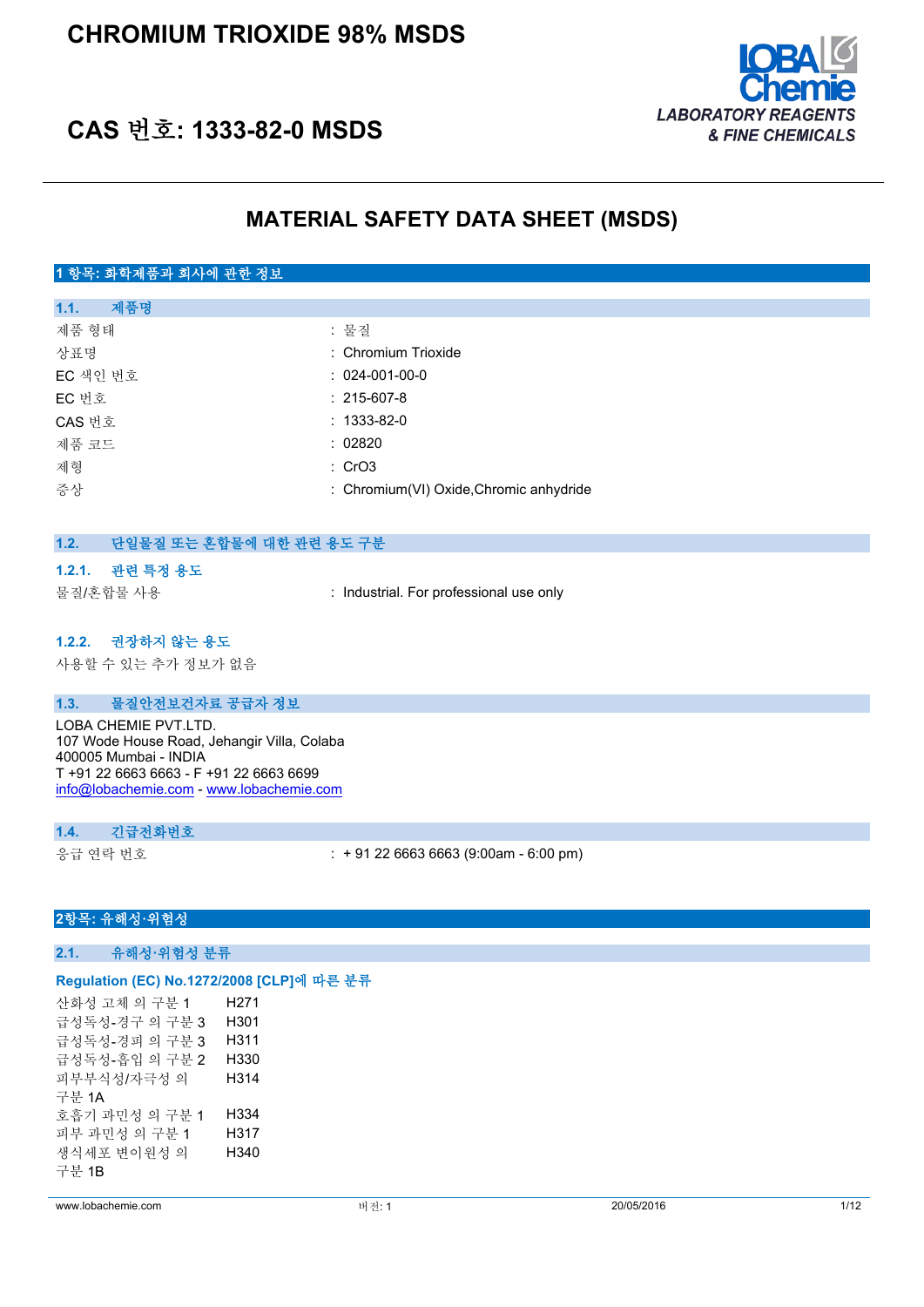물질안전보건자료

발암성 의 구분 1A H350 생식독성 의 구분 2 H361f 특정 표적장기 독성-반복 H372 노출 의 구분 1 수생환경 유해성 의 만성 H410 구분 1

분류 범주 및 위험 고지 전문: 16항 참조

#### **Directive 67/548/EEC 또는 Directive 1999/45/EC에 따른 분류**

Carc.Cat.1; R45 Muta.Cat.2; R46 Repr.Cat.3; R62 O; R9 T+; R26 T; R24/25 T; R48/23 R42 C; R35 R43 N; R50/53 Full text of R-phrases: see section 16

#### **물리화학적, 인체 건강 및 환경상의악영향**

사용할 수 있는 추가 정보가 없음

| 2.2.<br>예방조치문구를 포함한 경고표지 항목          |                                                    |                                                                                                                                                                                                                                                                                                                       |       |            |                                                                                                   |
|--------------------------------------|----------------------------------------------------|-----------------------------------------------------------------------------------------------------------------------------------------------------------------------------------------------------------------------------------------------------------------------------------------------------------------------|-------|------------|---------------------------------------------------------------------------------------------------|
| 규정 (EC) No. 1272/2008에 따른 라벨 표시[CLP] |                                                    |                                                                                                                                                                                                                                                                                                                       |       |            |                                                                                                   |
| 위험 표시 그림문자(CLP)                      |                                                    |                                                                                                                                                                                                                                                                                                                       |       |            |                                                                                                   |
|                                      | GHS03                                              | GHS05                                                                                                                                                                                                                                                                                                                 | GHS06 | GHS08      | GHS09                                                                                             |
| Signal word (CLP)                    | : 위험                                               |                                                                                                                                                                                                                                                                                                                       |       |            |                                                                                                   |
| 유해·위험 문구(CLP)                        | : H271 - 화재를 일으키거나 강렬하게 함; 산화제<br>H330 - 흡입하면 치명적임 | H301+H311 - Toxic if swallowed or in contact with skin<br>H314 - 피부에 심한 화상과 눈에 손상을 일으킴<br>H317 - 알레르기성 피부 반응을 일으킬 수 있음<br>H340 - 유전적인 결함을 일으킬 수 있음<br>있는 노출경로가 있다면 노출경로기재> filter=() ?EXP_ROUTE_+})<br>H361f - Suspected of damaging fertility<br>H372 - 장기간 또는 반복 노출되면 장기에 손상을 일으킴<br>H410 - 장기적 영향에 의해 수생생물에 매우 유독함 |       |            | H334 - 흡입 시 알레르기성 반응, 천식 또는 호흡 곤란등을 일으킬 수 있음<br>H350 - 암을 일으킬 수 있음 ({0 노출되어도 암을 일으키지 않는다는 결정적인증거가 |
| 예방 조치 문구(CLP)                        | : P201 - 사용 전 취급 설명서를 확보하시오                        | P220 - Keep away from clothing and other combustible materials<br>P260 - 증기, 스프레이, 분진, 흄, 가스 흡입하지 마시오.<br>P273 - 환경으로 배출하지 마시오                                                                                                                                                                                        |       |            |                                                                                                   |
| www.lobachemie.com                   | 버전: 1                                              |                                                                                                                                                                                                                                                                                                                       |       | 20/05/2016 | 2/12                                                                                              |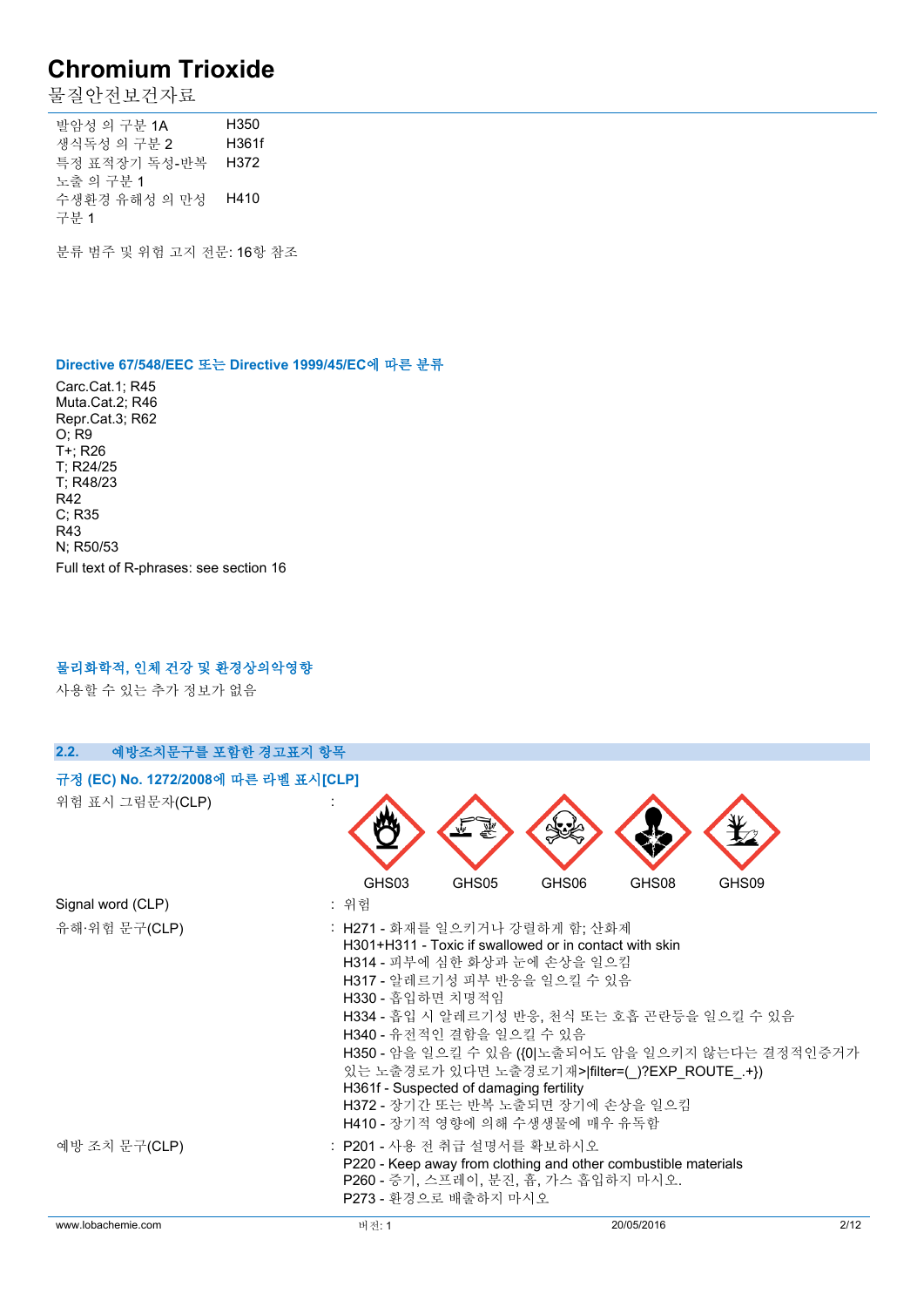물질안전보건자료

P284 - [In case of inadequate ventilation] wear respiratory protection

#### **2.3. 기타 정보**

이 물질/혼합물은 REACH 규정, 부록 XIII의 기준 PBT을(를) 충족하지 않음 이 물질/혼합물은 REACH 규정, 부록 XIII의 기준 vPvB을(를) 충족하지 않음

### **3항목: 구성성분의 명칭 및 함유량**

| 다일물질<br>3.1. |                                    |
|--------------|------------------------------------|
| 명칭           | $\therefore$ CHROMIUM TRIOXIDE 98% |
| CAS 번호       | $: 1333 - 82 - 0$                  |
| EC 번호        | $: 215 - 607 - 8$                  |
| EC 색인 번호     | $: 024-001-00-0$                   |

R- 및 H- 문구에 대한 전문: 16항 참조

### **3.2. 혼합물** 해당없음

| 4항목: 응급조치요령     |                                                                                                                                |
|-----------------|--------------------------------------------------------------------------------------------------------------------------------|
|                 |                                                                                                                                |
| 응급조치 요령<br>4.1. |                                                                                                                                |
| 응급 조치 일반        | : 노출 또는 접촉이 우려되면 의학적인 조언·주의를 받으시오.                                                                                             |
| 흡입 후 응급 조치      | : 의학적인 조치·조언을 구하시오. 호흡이 어려워지면 신선한 공기가 있는 곳으로<br>옮기고 호흡하기 쉬운 자세로 안정을 취하시오. Assure fresh air breathing.                          |
| 피부 접촉 후 응급 조치   | : 의학적인 조치·조언을 구하시오. 오염된 의복을 제거하고 노출된 피부를 순한 비누와<br>물로 모두 씻어낸 다음 온수로 헹구시오. 다량의 비누와 물로 씻으시오.                                     |
| 안구 접촉 후 응급 조치   | : 몇 분간 물로 조심해서 씻으시오. 가능하면 콘택트렌즈를 제거하시오. 계속 씻으시오.<br>즉시 의료기관(의사)의 진찰을 받으시오.                                                     |
| 섭취 후 응급 조치      | : 입을 씻어내시오. 즉시 의료기관(의사)의 진찰을 받으시오. 토하게 하지 마시오.                                                                                 |
| 4.2.<br>- 변이원성  |                                                                                                                                |
| 증상/부상           | : 피부에 심한 화상과 눈에 손상을 일으킴. 유전적인 결함을 일으킬 수 있음. Suspected<br>of damaging fertility. 장기간 또는 반복 노출되면 장기에 손상을 일으킴.                    |
| 흡입 후 증상/부상      | : 흡입 시 알레르기성 반응, 천식 또는 호흡 곤란등을 일으킬 수 있음. 알레르기성 피부<br>반응을 일으킬 수 있음. 흡입 시 암유발 가능.                                                |
| 피부 접촉 후 증상/부상   | : Repeated exposure to this material can result in absorption through skin causing<br>significant health hazard. 피부와 접촉하면 유독함. |
| 섭취 후 증상/부상      | : 삼키면 유독함. Swallowing a small quantity of this material will result in serious<br>health hazard.                               |

### **4.3. 즉각적인 치료 및 특수 치료 필요 여부 표시**

사용할 수 있는 추가 정보가 없음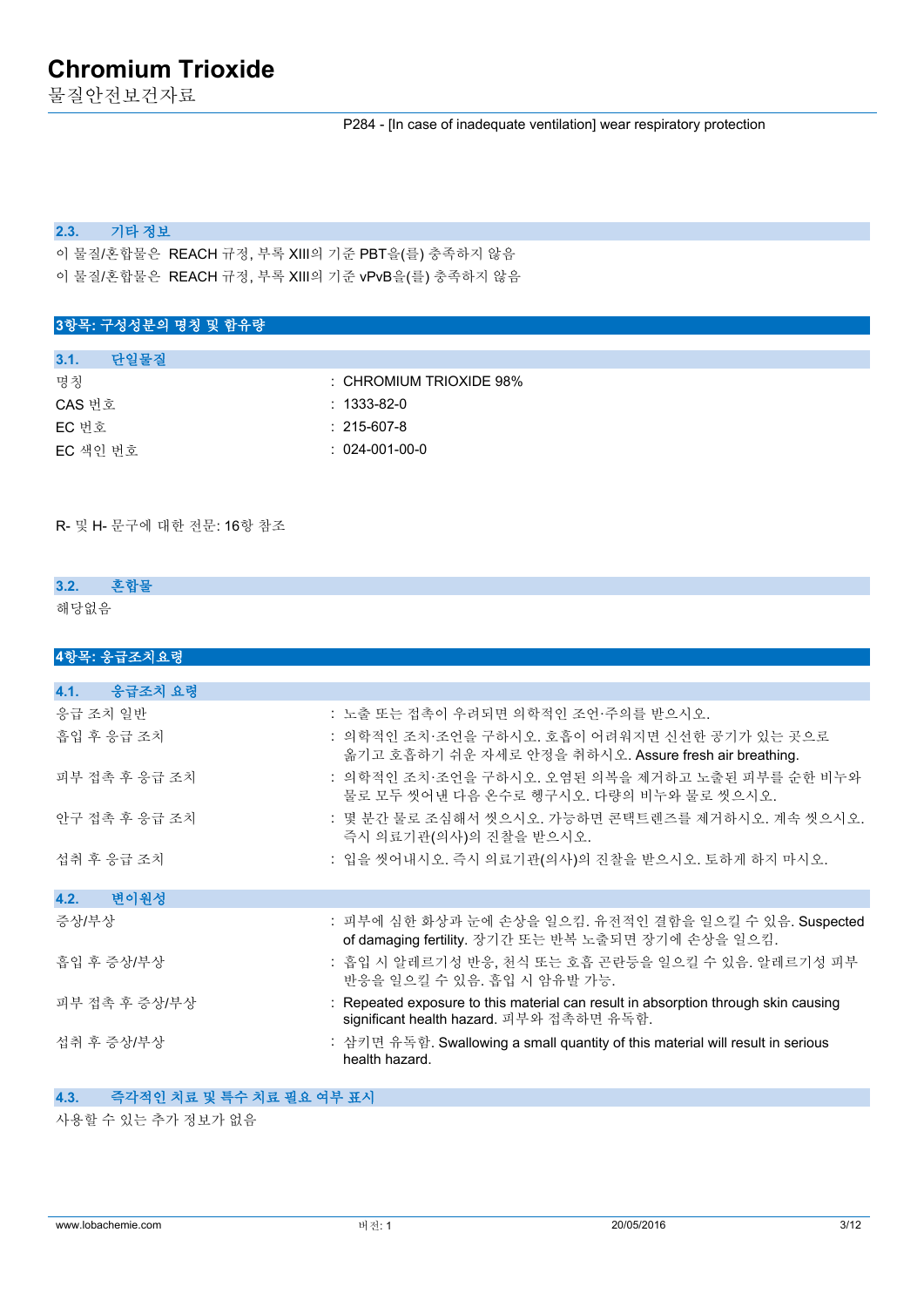- - ... - ......... . .<br>물질안전보건자료

| 5항목: 폭발·화재시 대처방법                   |                                                                                                                                                                                                     |
|------------------------------------|-----------------------------------------------------------------------------------------------------------------------------------------------------------------------------------------------------|
| 적절한 소화제<br>5.1.                    |                                                                                                                                                                                                     |
| 적절한 소화제                            | : Carbon dioxide. Dry powder. Foam. Water spray.                                                                                                                                                    |
| 부적절한 소화재                           | : Do not use extinguishing media containing water.                                                                                                                                                  |
| 화학물질로부터 생기는 특정 유해성<br>5.2.         |                                                                                                                                                                                                     |
| 화재 위험                              | : 화재를 일으키거나 강렬하게 함; 산화제.                                                                                                                                                                            |
| 폭발 위험                              | : Heat may build pressure, rupturing closed containers, spreading fire and increasing<br>risk of burns and injuries.                                                                                |
| 소방대원을 위한 조언<br>5.3.                |                                                                                                                                                                                                     |
| 소방 지침                              | : 대형 화재 시 폭발의 위험이 있으므로, 주변 지역의 사람을 대피시키고<br>거리를유지하면서 불을 끄시오.                                                                                                                                        |
| 6항목: 누출사고시 대처방법                    |                                                                                                                                                                                                     |
| 인체를 보호하기 위해 필요한 조치사항 및 보호구<br>6.1. |                                                                                                                                                                                                     |
| 일반 조치                              | : No naked lights. No smoking.                                                                                                                                                                      |
| 6.1.1. 비응급 요원용                     |                                                                                                                                                                                                     |
| 응급 조치                              | : Evacuate unnecessary personnel.                                                                                                                                                                   |
| 6.1.2. 응급 구조대용                     |                                                                                                                                                                                                     |
| 보호 장비                              | : 적절한 개인 보호구를 착용하시오.                                                                                                                                                                                |
| 응급 조치                              | : Ventilate area.                                                                                                                                                                                   |
| 6.2.<br>환경을 보호하기 위해 필요한 조치사항       |                                                                                                                                                                                                     |
| 환경으로 배출하지 마시오.                     |                                                                                                                                                                                                     |
| 정화 또는 제거 방법<br>6.3.                |                                                                                                                                                                                                     |
| 세척 방법                              | Soak up spills with inert solids, such as clay or diatomaceous earth as soon as<br>possible. On land, sweep or shovel into suitable containers.                                                     |
|                                    |                                                                                                                                                                                                     |
| 기타 항목 참조<br>6.4.                   |                                                                                                                                                                                                     |
| 사용할 수 있는 추가 정보가 없음                 |                                                                                                                                                                                                     |
| 7항목: 취급 및 저장방법                     |                                                                                                                                                                                                     |
| 안전취급요령<br>7.1.                     |                                                                                                                                                                                                     |
| 처리 시 위험 가중                         | : Hazardous waste due to potential risk of explosion.                                                                                                                                               |
| 안전취급요령                             | : 정전기 방지 조치를 취하시오. Avoid contact with skin and eyes. Provide good<br>ventilation in process area to prevent formation of vapour. 사용 전 취급 설명서를<br>확보하시오. Do not breathe vapours. 필요하면 모든 점화원을 제거하시오. |
| 위생 조치                              | : 이 제품을 사용할 때에는 먹거나, 마시거나 흡연하지 마시오. Wash hands and other<br>exposed areas with mild soap and water before eating, drinking or smoking and<br>when leaving work. 다시 사용전 오염된 의류는 세척하시오.               |
| 7.2.<br>피해야할 조건을 포함한 안전한 저장 방법     |                                                                                                                                                                                                     |
| 적절한 공학적 관리                         | : Proper grounding procedures to avoid static electricity should be followed. Comply<br>with applicable regulations.                                                                                |
| 보관 조건                              | : Keep in fireproof place. 용기를 단단히 밀폐하시오.                                                                                                                                                           |
| 부적합한 재료                            | : Heat sources. 연소성 물질.                                                                                                                                                                             |
| 특정 최종 사용<br>7.3.                   |                                                                                                                                                                                                     |
| 사용할 수 있는 추가 정보가 없음                 |                                                                                                                                                                                                     |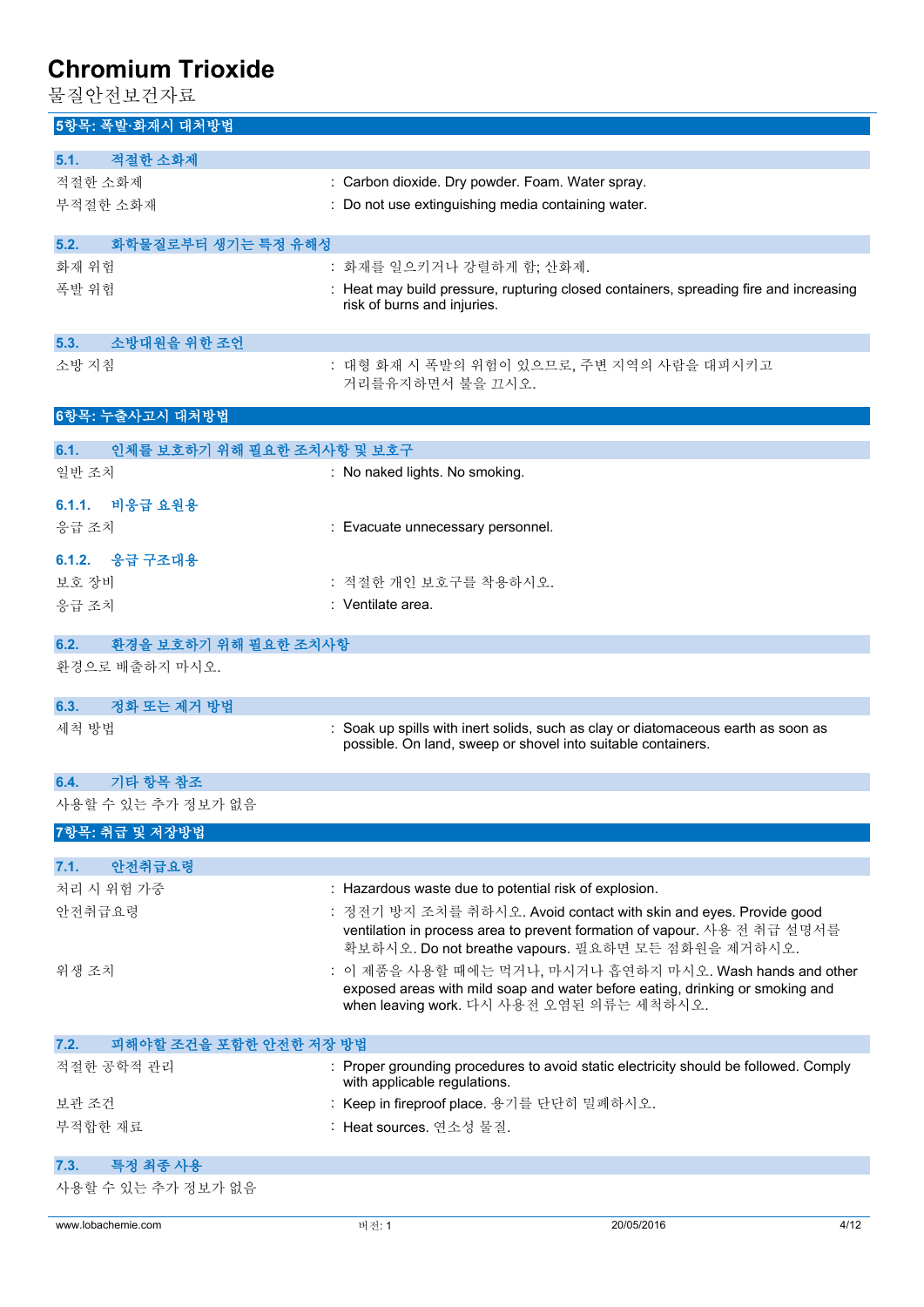물질안전보건자료

## **8항목: 노출방지 및 개인보호구**

### **8.1. 제어 매개 변수**

사용할 수 있는 추가 정보가 없음

| : 방화복·방염복을 입으시오.                  |
|-----------------------------------|
| : Protective gloves               |
| : Chemical goggles or face shield |
| : 적절한 보호복을 착용하시오                  |
| : 환기가 잘 되지 않는 곳에서는 호흡기 보호구를 착용하시오 |
|                                   |

#### **9항목: 물리화학적 특성**

| 9.1.<br>기본적인 물리화학적 특성에 대한 정보 |                                                     |
|------------------------------|-----------------------------------------------------|
| 물리적 상태                       | : Solid                                             |
| 색상                           | : Reddish brown.                                    |
| 냄새                           | : odourless.                                        |
| 냄새 역치                        | : 자료없음                                              |
| pH                           | : 자료없음                                              |
| 상대 증발 속도(부틸아세테이트=1)          | : 자료없음                                              |
| 융해점                          | : 196 °C                                            |
| 빙점                           | : 자료없음                                              |
| 초기 끓는점과 끓는점 범위               | : 자료없음                                              |
| 인화점                          | : 자료없음                                              |
| 자연발화온도                       | : 자료없음                                              |
| 분해온도                         | : 자료없음                                              |
| 인화성(고체, 기체)                  | : 자료없음                                              |
| 증기압                          | : 자료없음                                              |
| 20°C에서의 상대 증기 밀도             | : 자료없음                                              |
| 상대 밀도                        | : 자료없음                                              |
| 비중/밀도<br>용해도                 | : $2.7$ g/cm <sup>3</sup><br>: 물: 63 g/100ml @ 20°C |
| n-옥탄올/물분배계수                  | : 자료없음                                              |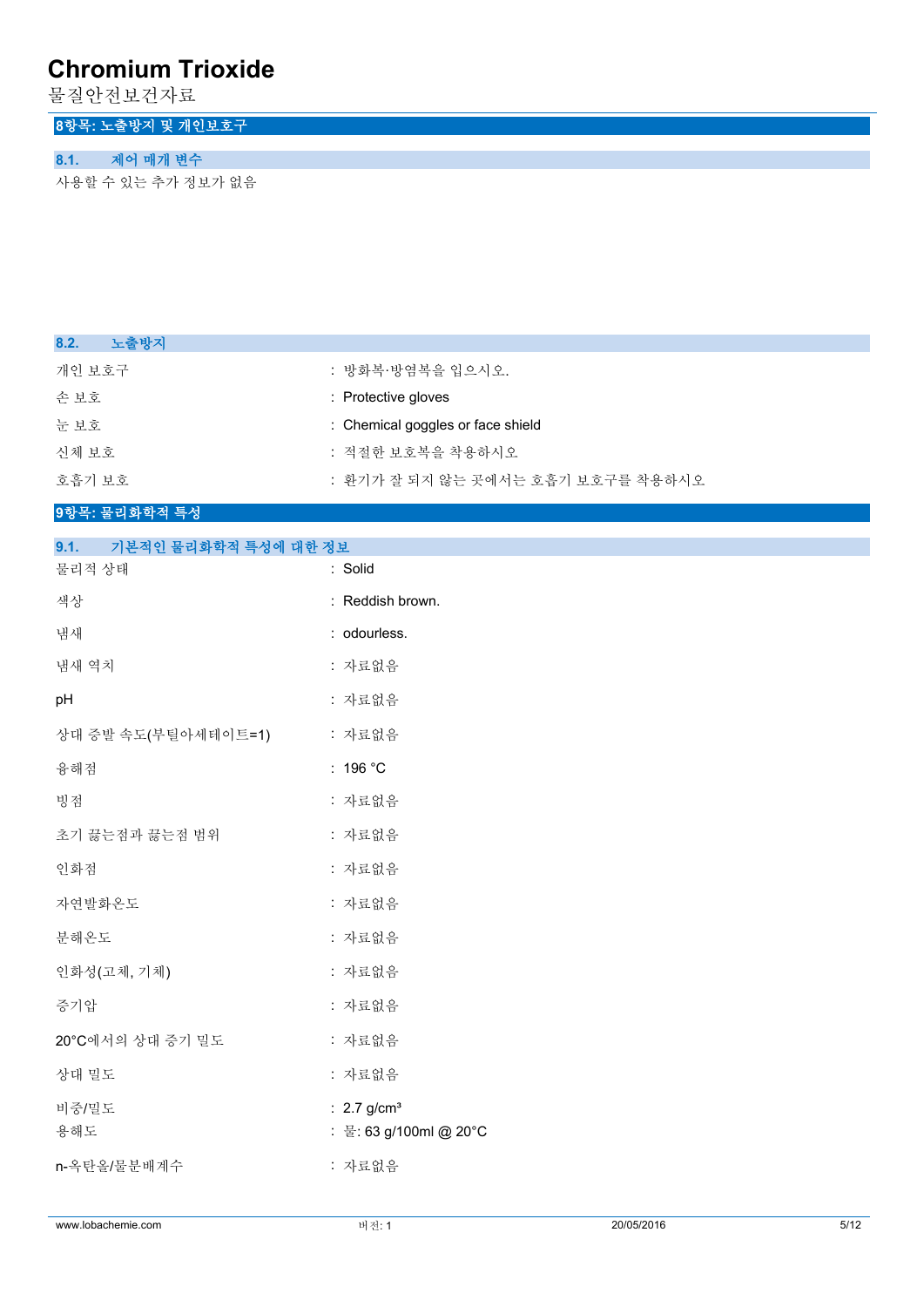물질안전보건자료

| 점도, 운동학적           | : 자료없음                                                                                                  |
|--------------------|---------------------------------------------------------------------------------------------------------|
| 점도, 역학적            | : 자료없음                                                                                                  |
| 폭발성                | : 자료없음                                                                                                  |
| 산화성                | : The substance or mixture is classified as oxidizing with the subcategory 1. 화재를<br>일으키거나 강렬하게 함; 산화제. |
| 인화 또는 폭발 범위의 상한/하한 | : 자료없음                                                                                                  |

#### **9.2. 그 밖의 참고사항**

사용할 수 있는 추가 정보가 없음

### **10항목: 안정성 및 반응성**

#### **10.1. 반응성**

Thermal decomposition generates : Corrosive vapours.

#### **10.2. 화학적 안정성**

Stable under normal conditions.

#### **10.3. 유해 반응의 가능성**

사용할 수 있는 추가 정보가 없음

#### **10.4. 피해야 할 조건**

직사광선. 열. Sparks. Overheating. Open flame.

#### **10.5. 피해야 할 물질**

사용할 수 있는 추가 정보가 없음

#### **10.6. 분해시 생성되는 유해물질**

Thermal decomposition generates : Corrosive vapours.

| 11항목: 독성에 관한 정보    |                                    |                                                                                                 |      |
|--------------------|------------------------------------|-------------------------------------------------------------------------------------------------|------|
|                    |                                    |                                                                                                 |      |
| 11.1. 독성에 대한 정보    |                                    |                                                                                                 |      |
| 급성 독성              |                                    | : 경구: 삼키면 유독함. 경피: 피부와 접촉하면 유독함. 흡입: 흡입하면 치명적임.                                                 |      |
| 피부 부식성 / 자극성       | : 피부에 심한 화상과 눈에 손상을 일으킴.           |                                                                                                 |      |
| 심한 눈손상 또는 자극성      | : 심각한 안구 손상, 범주 1, 암묵적             |                                                                                                 |      |
| 호흡기 또는 피부 과민성      | 반응을 일으킬 수 있음.                      | : 흡입 시 알레르기성 반응, 천식 또는 호흡 곤란등을 일으킬 수 있음. 알레르기성 피부                                               |      |
| 생식세포 돌연변이 유발성      | : 유전적인 결함을 일으킬 수 있음.               |                                                                                                 |      |
| 발암성                |                                    | : 암을 일으킬 수 있음 ({0 노출되어도 암을 일으키지 않는다는 결정적인증거가 있는<br>노출경로가 있다면 노출경로기재> filter=(_)?EXP_ROUTE_.+}). |      |
| 생식독성               | : Suspected of damaging fertility. |                                                                                                 |      |
| 특정 표적장기 독성 (1회노출)  | : 분류되지 않음                          |                                                                                                 |      |
| 특정 표적장기 독성 (반복노출)  | : 장기간 또는 반복 노출되면 장기에 손상을 일으킴.      |                                                                                                 |      |
| www.lobachemie.com | 버전: 1                              | 20/05/2016                                                                                      | 6/12 |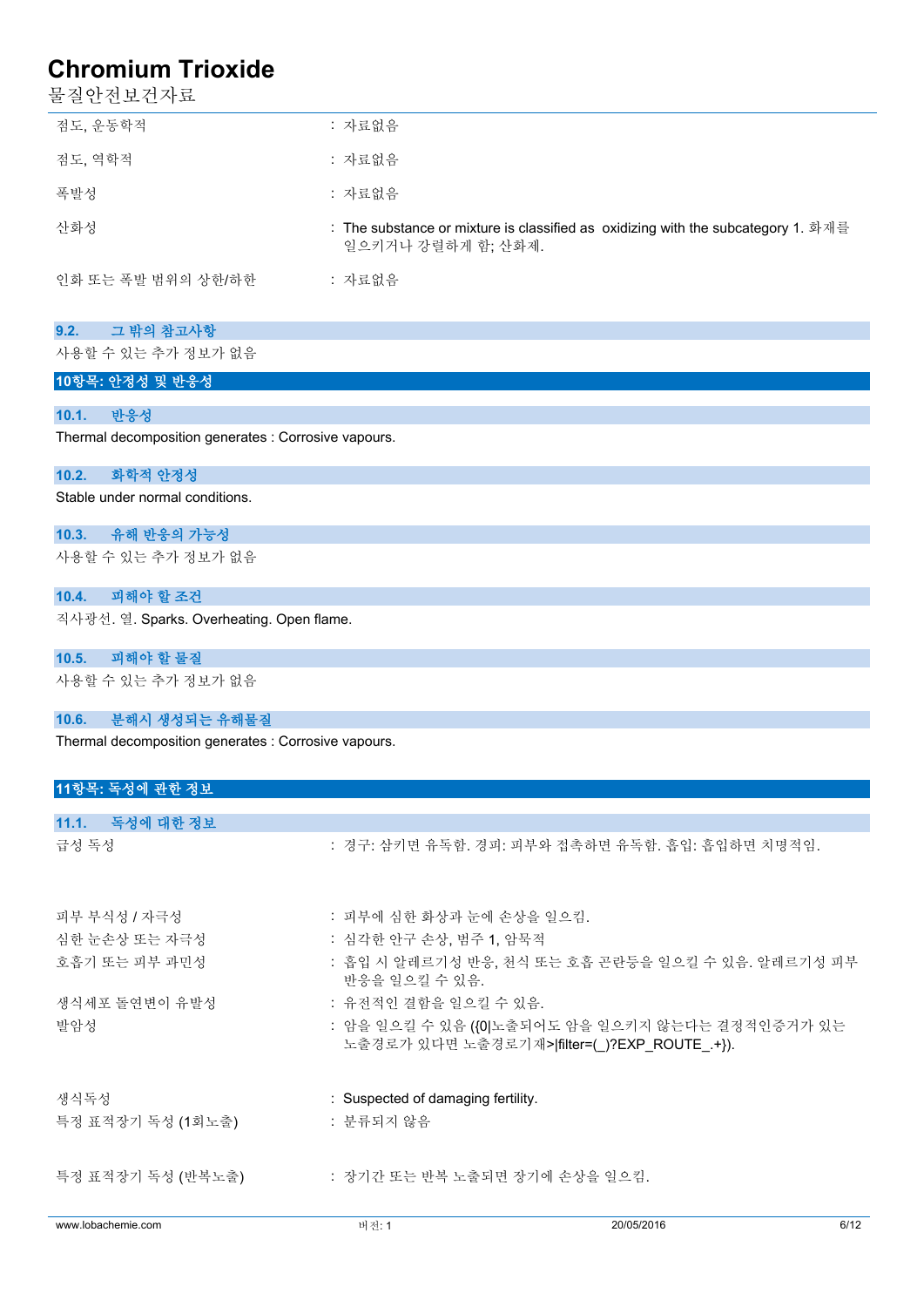물질안전보건자료

흡인유해성 : 분류되지 않음

인체 건강에 미치는 잠재적 악성 효과 및 : 삼키면 유독함. 피부와 접촉하면 유독함.

증상

|          | 12항목: 환경에 미치는 영향 |                            |
|----------|------------------|----------------------------|
|          |                  |                            |
| 12.1. 독성 |                  |                            |
| 생태학 - 물  |                  | : 장기적 영향에 의해 수생생물에 매우 유독함. |

| 환경에 장기적 악영향을 미칠 수 있음. |
|-----------------------|
|                       |

### **12.3. 생물농축성**

사용할 수 있는 추가 정보가 없음

#### **12.4. 토양이동성**

사용할 수 있는 추가 정보가 없음

| 12.5. PBT 및 vPvB 평가 결과                            |
|---------------------------------------------------|
| Chromium Trioxide (1333-82-0)                     |
| │ 이 물질/혼합물은 REACH 규정, 부록 XⅢ의 기준 PBT을(를) 충족하지 않음   |
| │ 이 물질/혼합물은  REACH 규정, 부록 XⅢ의 기준 vPvB을(를) 충족하지 않음 |

#### **12.6. 기타 유해 영향**

사용할 수 있는 추가 정보가 없음

#### **13항목: 폐기시 주의사항**

| 13.1.<br>- 폐기물 처리법                            |                                                       |
|-----------------------------------------------|-------------------------------------------------------|
| Product/Packaging disposal<br>recommendations | :  내용물과 용기를 폐기하시오.                                    |
| 추가 정보                                         | : Hazardous waste due to potential risk of explosion. |
| 생태학 - 폐기물                                     | : Hazardous waste due to toxicity.                    |

#### **14항목: 운송에 필요한 정보**

ADR / RID / IMDG / IATA / ADN 에 따름

| 14.1. 유엔번호(UN No.) |        |            |      |
|--------------------|--------|------------|------|
| UN-번호(ADR)         | : 1463 |            |      |
| UN-번호 (IMDG)       | : 1463 |            |      |
| UN-번호(IATA)        | : 1463 |            |      |
|                    |        |            |      |
| www.lobachemie.com | 버전: 1  | 20/05/2016 | 7/12 |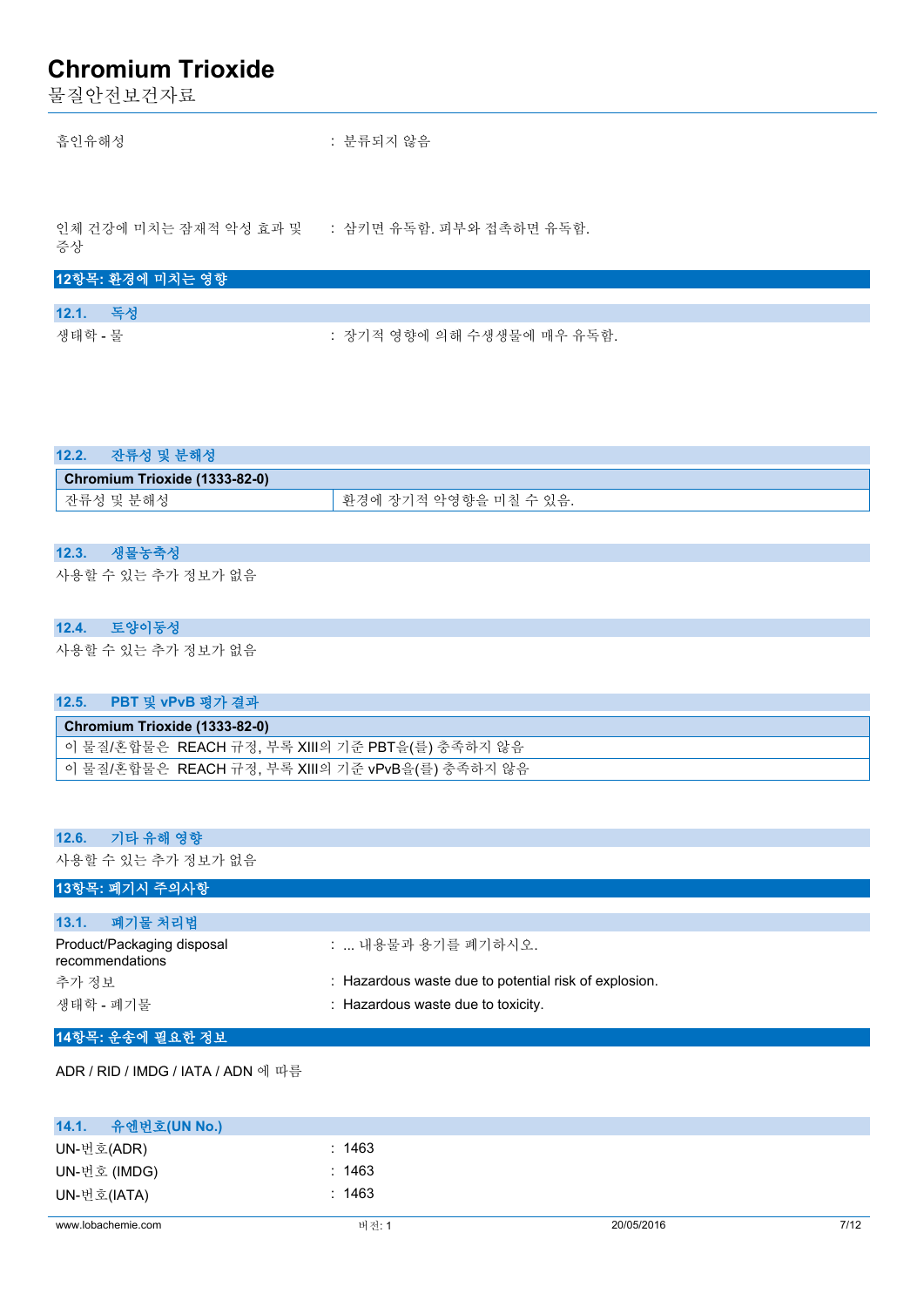물질안전보건자료

| UN-번호(ADN) | ∵ 1463 |
|------------|--------|
| UN-번호(RID) | : 1463 |

### **14.2. 적정선적명**

| .                                    |                                                                                                        |
|--------------------------------------|--------------------------------------------------------------------------------------------------------|
| 고유 운송 명칭(ADR)                        | : CHROMIUM TRIOXIDE, ANHYDROUS                                                                         |
| Proper Shipping Name (IMDG)          | : CHROMIUM TRIOXIDE, ANHYDROUS                                                                         |
| 고유 운송 명칭(IATA)                       | : CHROMIUM TRIOXIDE, ANHYDROUS                                                                         |
| 고유 운송 명칭(ADN)                        | : CHROMIUM TRIOXIDE, ANHYDROUS                                                                         |
| 고유 운송 명칭(RID)                        | : CHROMIUM TRIOXIDE, ANHYDROUS                                                                         |
| Transport document description (ADR) | : UN 1463 CHROMIUM TRIOXIDE, ANHYDROUS, 5.1 (6.1+8), II, (E),<br>ENVIRONMENTALLY HAZARDOUS             |
| 운송 문서 기술 (IMDG)                      | : UN 1463 CHROMIUM TRIOXIDE, ANHYDROUS, 5.1 (6.1+8), II, MARINE<br>POLLUTANT/ENVIRONMENTALLY HAZARDOUS |
| 운송 문서 기술 (IATA)                      | : UN 1463 CHROMIUM TRIOXIDE, ANHYDROUS, 5.1, II, ENVIRONMENTALLY<br><b>HAZARDOUS</b>                   |
| 운송 문서 기술 (ADN)                       | : UN 1463 CHROMIUM TRIOXIDE, ANHYDROUS, 5.1 $(6.1+8)$ , II,<br>ENVIRONMENTALLY HAZARDOUS               |
| 운송 문서 기술 (RID)                       | : UN 1463 CHROMIUM TRIOXIDE, ANHYDROUS, 5.1 (6.1+8), II,<br>ENVIRONMENTALLY HAZARDOUS                  |
| 14.3.<br>운송에서의 위험성 등급                |                                                                                                        |
|                                      |                                                                                                        |

| <b>ADR</b>          |                           |
|---------------------|---------------------------|
| 운송 위험 분류 (ADR)      | $\therefore$ 5.1 (6.1, 8) |
| Danger labels (ADR) | $\div$ 5.1, 6.1, 8        |



#### **IMDG**

| 운송 위험 분류 (IMDG)      | : 5.1(6.1, 8) |  |
|----------------------|---------------|--|
| Danger labels (IMDG) | : 5.1, 6.1, 8 |  |



**IATA** 운송 위험 분류 (IATA) : 5.1 (6.1, 8) 위험 표지 라벨(IATA) : 5.1, 6.1, 8

### **ADN**

운송 위험 분류 (ADN) : 5.1 (6.1, 8) Danger labels (ADN) : 5.1, 6.1, 8

: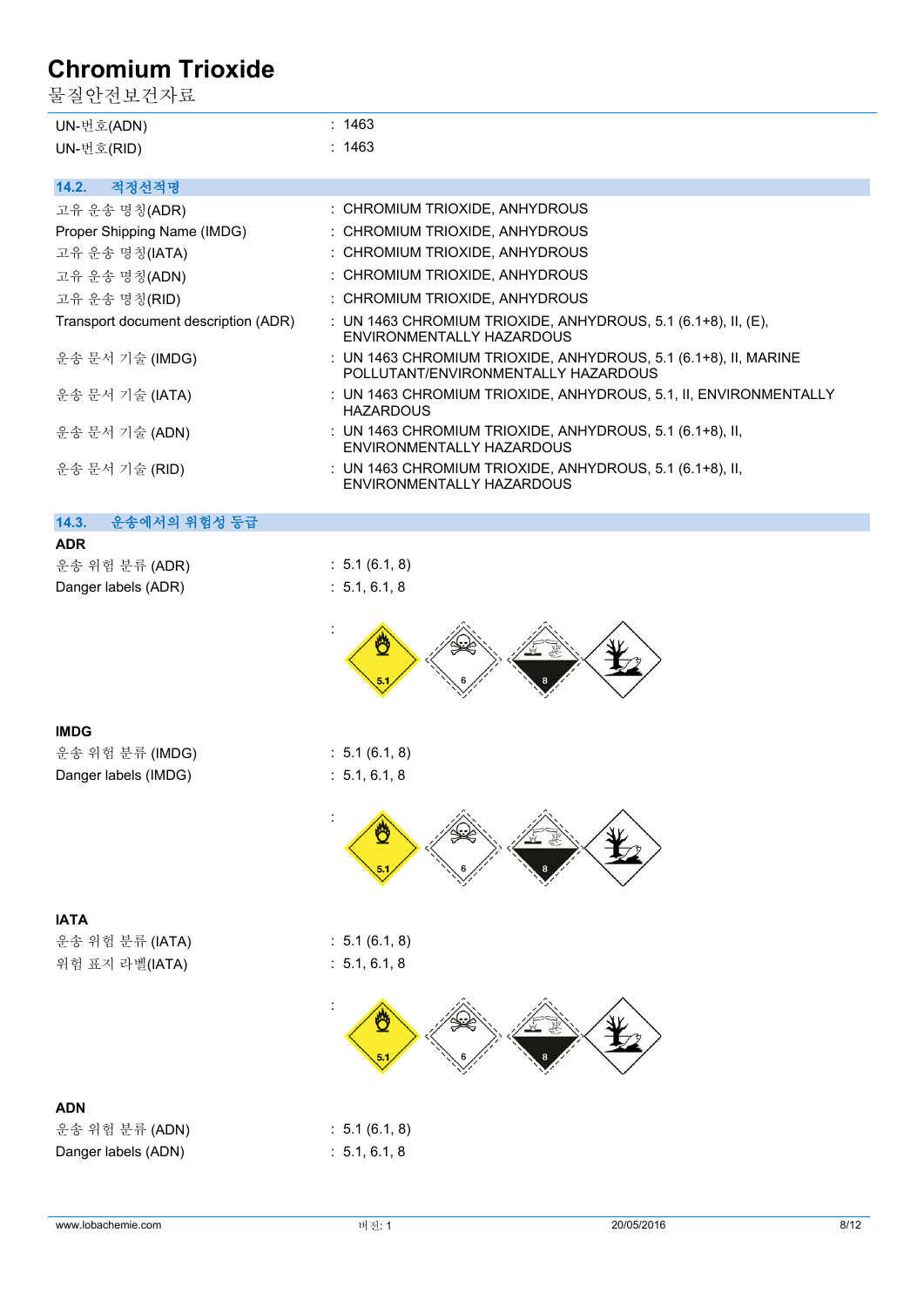물질안전보건자료



### **RID**

운송 위험 분류 (RID) : 5.1 (6.1, 8) Danger labels (RID) : 5.1, 6.1, 8



| 용기등급<br>14.4. |                          |  |  |
|---------------|--------------------------|--|--|
| 포장 등급(ADR)    | ÷Ш                       |  |  |
| 포장 등급(IMDG)   | $\therefore$ $\parallel$ |  |  |
| 포장 그룹(IATA)   | ÷Ш                       |  |  |
| 포장 그룹(ADN)    | $\therefore$ $\parallel$ |  |  |
| 포장 등급(RID)    | ÷Ш                       |  |  |
|               |                          |  |  |

#### **14.5. 환경 유해성**

| 화경에 위험    | : 해당          |
|-----------|---------------|
| 해양오염물질    | : 해당          |
| 그 밖의 참고사항 | : 가용 추가 정보 없음 |

#### $14.6.$ **14.6. 사용자를 위한 특별 주의사항**

| - 내륙 수송                                                                    |               |
|----------------------------------------------------------------------------|---------------|
| 분류 코드(UN)                                                                  | : ОТС         |
| 특수 공급(ADR)                                                                 | :510          |
| 일정량(ADR)                                                                   | : 1kg         |
| 극소량(ADR)                                                                   | $E$ F2        |
| Packing instructions (ADR)                                                 | : P002, IBC08 |
| Special packing provisions (ADR)                                           | : B4          |
| Mixed packing provisions (ADR)                                             | : MP2         |
| Portable tank and bulk container<br>instructions (ADR)                     | : T3          |
| Portable tank and bulk container special<br>provisions (ADR)               | : TP33        |
| Tank code (ADR)                                                            | : SGAN        |
| Tank special provisions (ADR)                                              | : TU3         |
| 탱크 수송용 차량                                                                  | : AT          |
| 운송 범주(ADR)                                                                 | $\cdot$ 2     |
| Special provisions for carriage - Packages<br>(ADR)                        | : V11         |
| Special provisions for carriage - Loading,<br>unloading and handling (ADR) | : CV24, CV28  |
| 위험 식별 번호(Kemler 번호)                                                        | : 568         |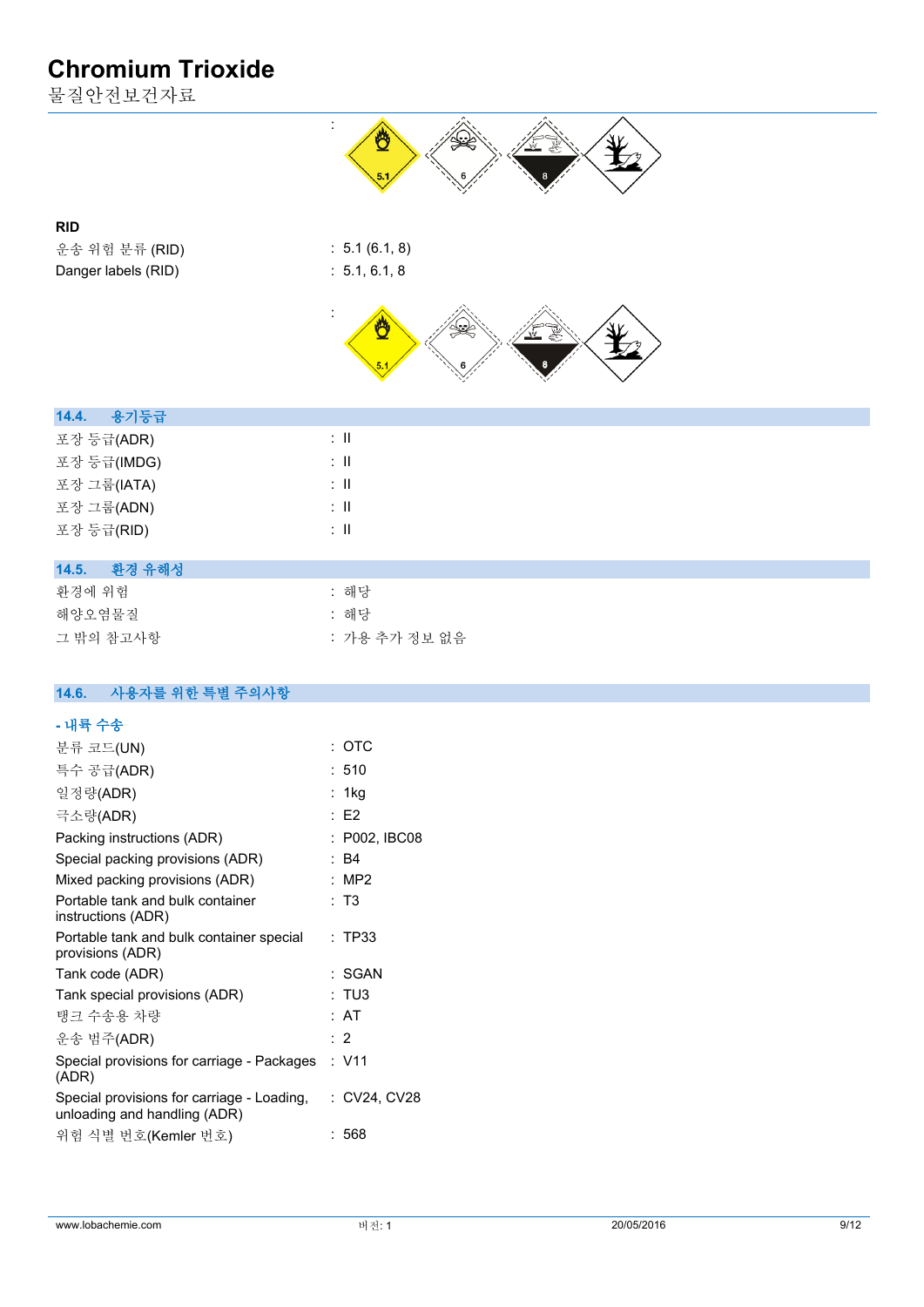물질안전보건자료

오렌지 플레이트

| 터널 제한 코드 (ADR) |  |
|----------------|--|
| $EAC$ 코드       |  |

#### **- 해상 운송**

| Limited quantities (IMDG)       | $: 1$ kg          |
|---------------------------------|-------------------|
| 극소량(IMDG)                       | E2                |
| Packing instructions (IMDG)     | : P002            |
| Packing provisions (IMDG)       | $:$ PP31          |
| IBC packing instructions (IMDG) | : IBC08           |
| IBC special provisions (IMDG)   | : B2, B4          |
| Tank instructions (IMDG)        | : T3              |
| Tank special provisions (IMDG)  | : TP33            |
| EmS-No. (Fire)                  | $: F-A$           |
| EmS-No. (Spillage)              | $: S-O$           |
| Stowage category (IMDG)         | : A               |
| Segregation (IMDG)              | : SG6. SG16. SG19 |
| MFAG-번호                         | : 141             |
|                                 |                   |

:

568

1463

: E

: 1W

### **- 항공 운송**

| PCA 예상 수량(IATA)        | E2        |
|------------------------|-----------|
| PCA 제한 수량(IATA)        | : Y544    |
| PCA 제한 수량 최대 순수량(IATA) | : 2.5kg   |
| PCA 포장 지침(IATA)        | : 558     |
| PCA 최대 순수량(IATA)       | : 5kg     |
| CAO 포장 지침(IATA)        | :562      |
| CAO 최대 순수량(IATA)       | $: 25$ kg |
| ERG 코드(IATA)           | : 5CP     |

### **- 국내 수로 운송**

| 분류 코드(ADN)                        | : ОТС           |
|-----------------------------------|-----------------|
| 특별 공급(ADN)                        | :510            |
| 일정량(ADN)                          | : 1 kg          |
| 극소량(ADN)                          | $\therefore$ E2 |
| Equipment required (ADN)          | $:$ PP. EP      |
| Number of blue cones/lights (ADN) | $\therefore$ 2  |

#### **- 철도 수송**

| Classification code (RID)                                    | : ОТС         |
|--------------------------------------------------------------|---------------|
| 특별 공급(RID)                                                   | : 510         |
| 한정 수량(RID)                                                   | : 1 $kg$      |
| 극소량(RID)                                                     | E2            |
| Packing instructions (RID)                                   | : P002, IBC08 |
| Special packing provisions (RID)                             | : B4          |
| Mixed packing provisions (RID)                               | : MP2         |
| Portable tank and bulk container<br>instructions (RID)       | : T3          |
| Portable tank and bulk container special<br>provisions (RID) | : TP33        |
| Tank codes for RID tanks (RID)                               | SGAN          |
|                                                              |               |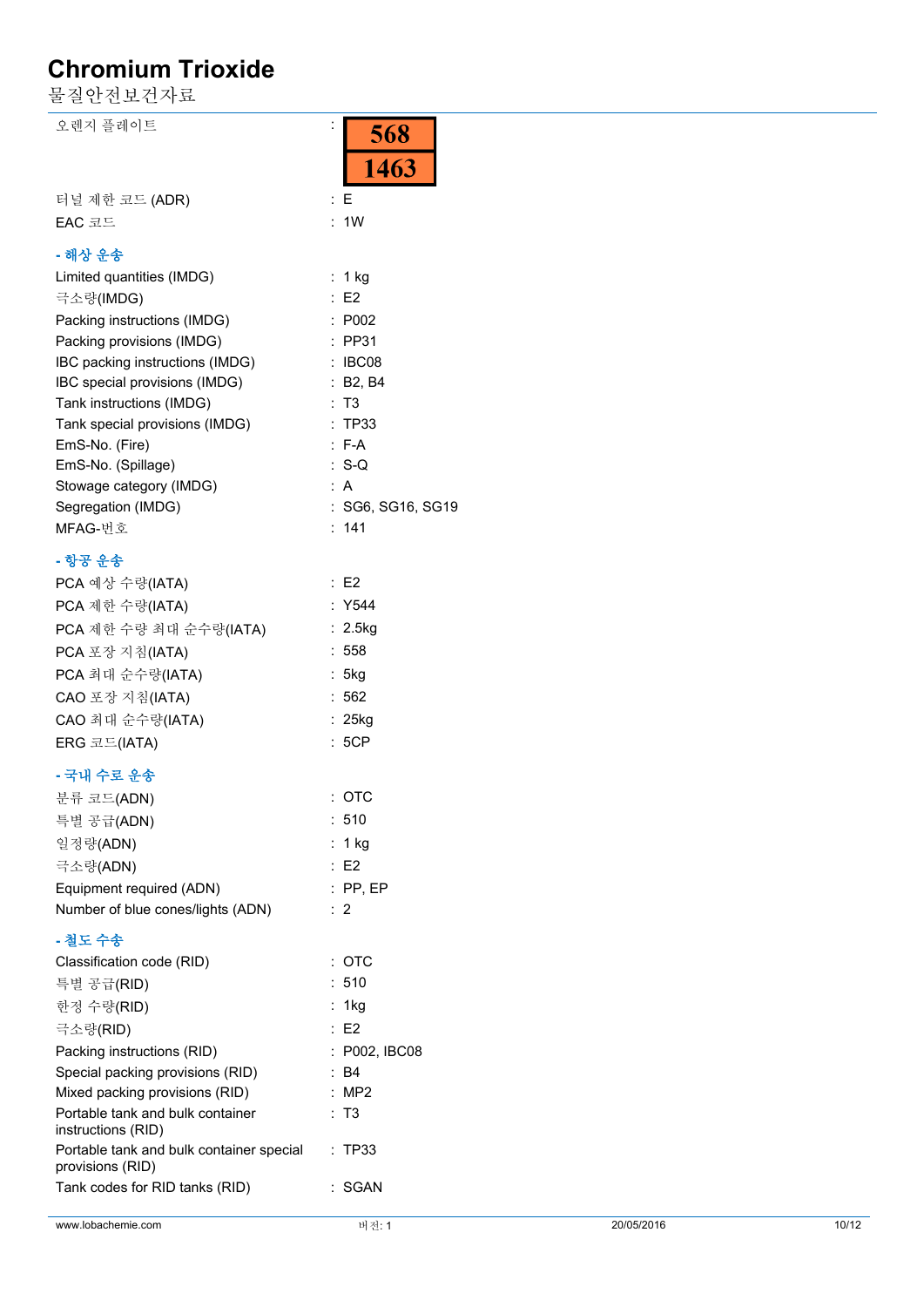물질안전보건자료

| Special provisions for RID tanks (RID)                           | : TUS             |
|------------------------------------------------------------------|-------------------|
| 운송 범주(RID)                                                       | $\cdot$ 2         |
| Special provisions for carriage – Packages : W11<br>(RID)        |                   |
| Special provisions for carriage - Loading<br>and unloading (RID) | : CW24. CW28      |
| Colis express (express parcels) (RID)                            | $\therefore$ CE10 |
| Hazard identification number (RID)                               | 568               |

### **14.7. MARPOL 73/78 별첨 II 및 IBC 코드에 따른 대량 운송**

해당없음

#### **15항목: 법적 규제현황**

#### **15.1. 안전, 보건 및 환경과 관련하여 단일물질 또는 혼합물에 대한 특별 규정/법규**

#### **15.1.1. EU 규정**

#### REACH의 별첨 XVII 규제사항에 따른 제한 없음

Chromium trioxide is on the REACH Candidate List

Chromium trioxide is on the REACH Annex XIV List:

| $-1$       | $\sim$                   | 제                |
|------------|--------------------------|------------------|
| וני        | ᅚ                        | $\mathbf{H}$     |
| سن         | $\overline{\phantom{a}}$ | $\sim$           |
| ਨੌ         |                          | $\cdot$ $\Gamma$ |
|            | ◡                        | .                |
| ப          | ◡                        | $-$              |
| المستعادات |                          |                  |
|            | .<br>21/09/<br>,,,,      |                  |

#### **15.1.2. 국가 규정**

#### **독일**

| AwSV/VwVwS Annex reference                                                     | : Water hazard class (WGK) 3, strongly hazardous to water (Classification according<br>to VwVwS, Annex 2; WGK No 328) |
|--------------------------------------------------------------------------------|-----------------------------------------------------------------------------------------------------------------------|
| 12th Ordinance Implementing the Federal<br>Immission Control Act - 12. BlmSchV | 12차 BlmSchV(배출 방지 법령) (심각한 사고에 대한 규정) 미대상                                                                             |
|                                                                                |                                                                                                                       |

#### **덴마크**

| 덴마크 규정 권장사항 | : Young people below the age of 18 years are not allowed to use the product                                                                  |
|-------------|----------------------------------------------------------------------------------------------------------------------------------------------|
|             | Pregnant/breastfeeding women working with the product must not be in direct<br>contact with the product                                      |
|             | The requirements from the Danish Working Environment Authorities regarding work<br>with carcinogens must be followed during use and disposal |

## **15.2. 화학 물질 안정성 평가**

사용할 수 있는 추가 정보가 없음

### **16항목: 그 밖의 참고사항**